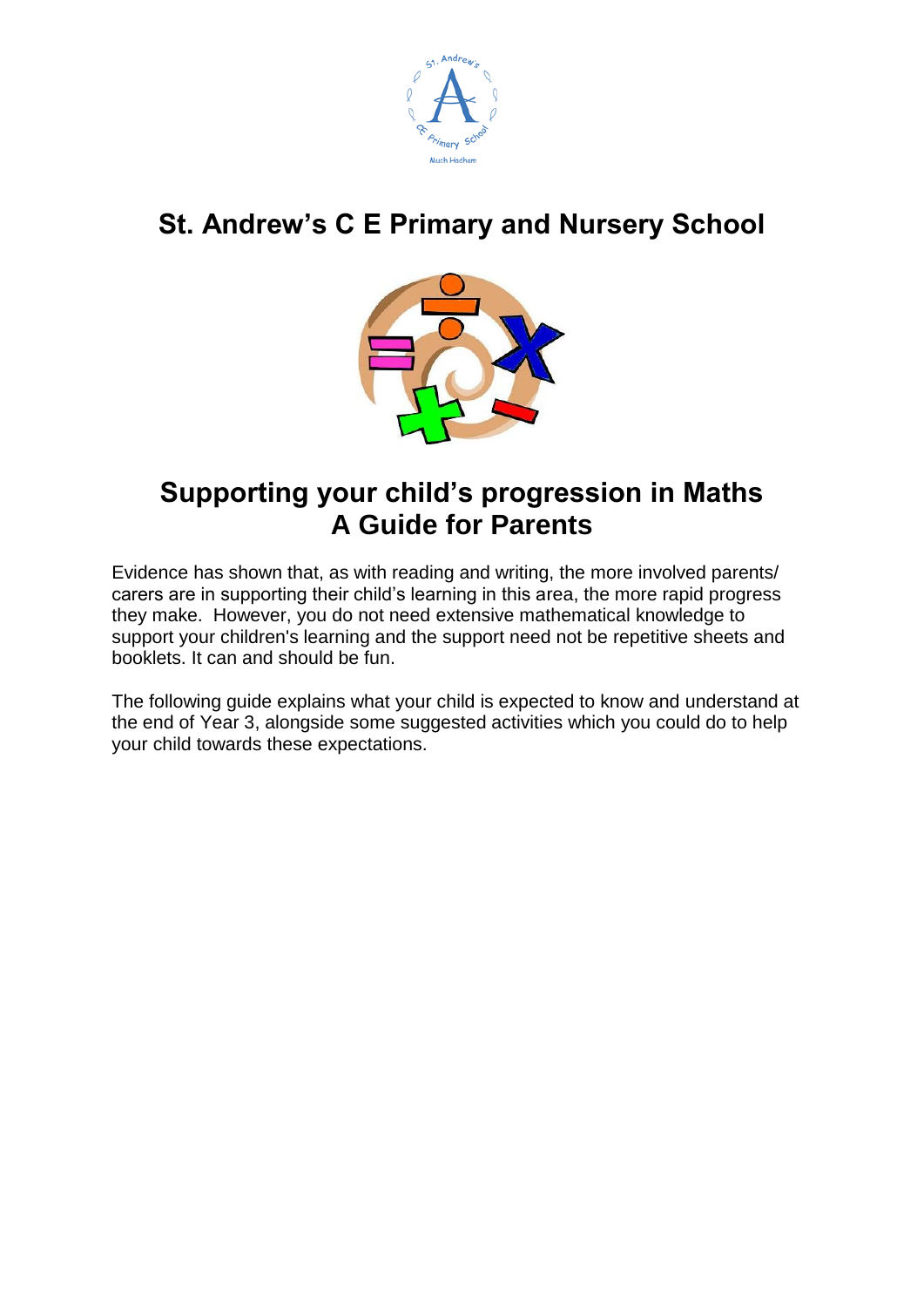### **The Year 3 Learner**

#### **Working mathematically**

By the end of year 3, children will talk about their mathematics using the numbers they are familiar with, applying their understanding of number, measures and shape to a greater range of problems. They will make decisions about calculations and information that is needed to solve problems, for example when a recipe for two people needs to be doubled to make a recipe for four. Children will be expected to prove their thinking through pictures, jottings and conversations. They will be encouraged to pose their own questions, working in an organised way to solve them which will help pupils to identify common patterns or any errors more easily.

Ideas to help your child achieve these expectations by the end of the school year.

- Please see the ideas in the sections below which encompass a range of opportunities for working mathematically.
- These are additional activities that may be beneficial to do alongside weekly maths homework.

#### **Number**

.

#### **Counting and understanding numbers**

Children will be very familiar with numbers that have 3 digits and will have experienced many opportunities to order, compare and show them in different ways using apparatus such as a tape measure, a 100 grid or money. Using their understanding of place value (how the value of each digit changes depending on its position in the number), children will be able to partition (break and make) numbers in different ways e.g. 234 = 200 and 30 and 4; 100 and 100 and 20 and 10 and 4; *or* 200 and 20 and 14. They will develop a secure understanding of numbers up to 1000 and will count beyond it in 1s, 10s and 100s. They will use this counting to help find 10 or 100 more than any given number.

Children will be introduced to numbers with one decimal place and will count up and down in tenths; share groups of objects or shapes into tenths and represent these in pictures and using hands-on resources.

Children will count forwards and backwards from 0 in steps of 4, 8, 50 and 100 and link this to multiplication and division. They will also count in 3s to help maintain their fluency from Year 2.

Ideas to help your child achieve these expectations by the end of the school year.

- Find opportunities for reading and recognising the place value in 3 digit numbers e.g. the bus number 341 – how many hundreds, tens and ones?
- Encourage children to find 1, 10 or 100 more or less than a given number e.g. reading signposts on a journey – 67 miles to go, how many will be left to go in 10 miles time?
- Count forwards and backwards from any given number up to 1000.
- Use songs and rhymes to count in different patterns. There are lots of helpful songs and clips online, for example, on BBC Sport Super Movers <https://www.bbc.co.uk/sport/football/supermovers> and YouTube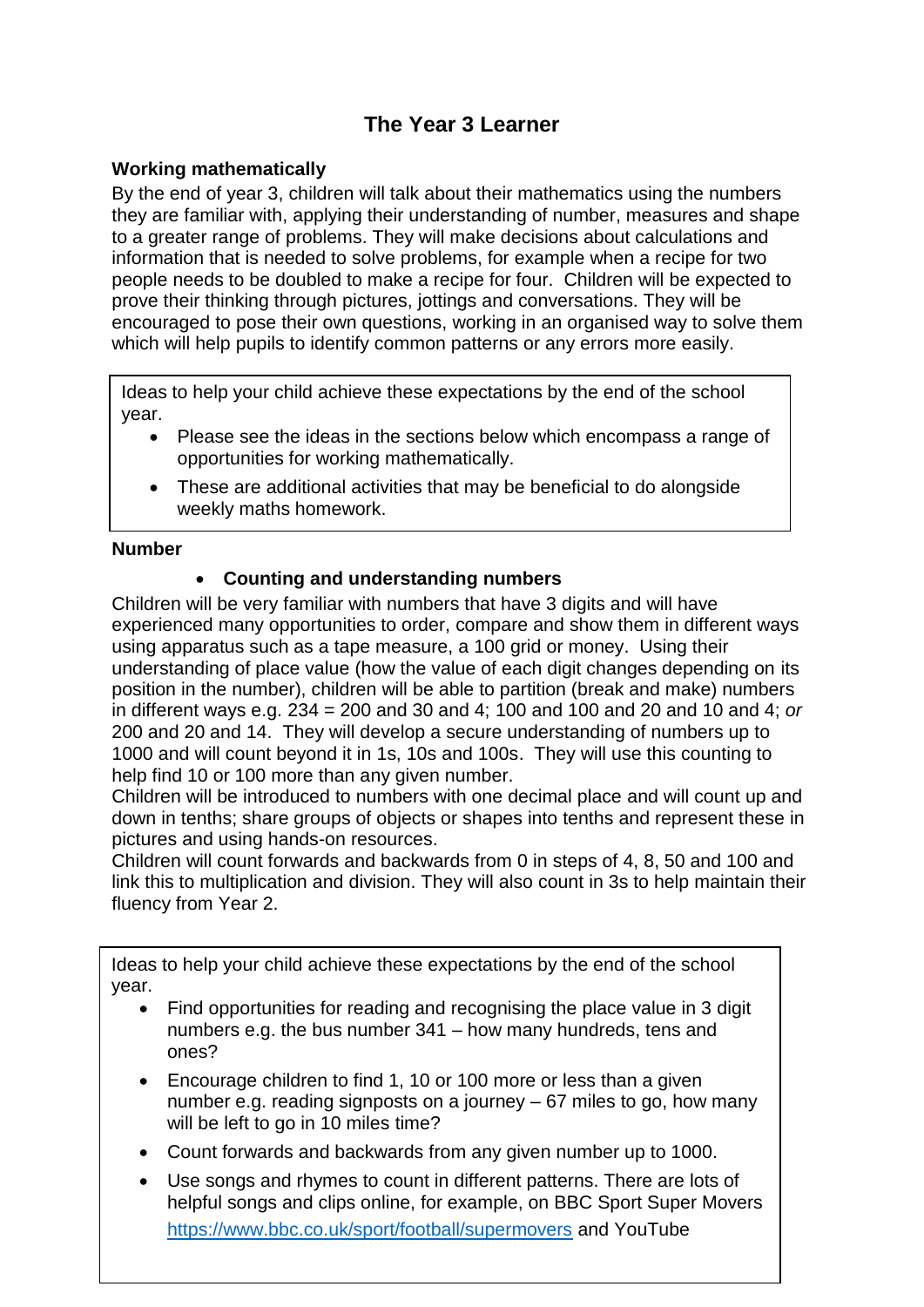#### **Calculating**

Children will continue to develop their mental calculation skills to add and subtract combinations of three-digit numbers e.g.  $248 +/-8$ ;  $319 +/-40$ ;  $428 +/-200$ . They will develop their range of strategies using jottings (sketches and notes to help them remember the steps) and number lines to help them understand how each calculation works. Children will share their methods with others to help them see which work best, are quickest and most accurate. Children will understand the importance of estimation when calculating to see if their answer is reasonable or not. They will recall their multiplication and division facts for 3, 4 and 8x tables and be supported to see the links between the 2, 4 and 8x tables. They explore patterns and rules for the times tables they learn and will use pictures and objects to support their understanding. They will also learn that multiplication can be done in any order e.g.  $3 \times 4 \times 2 = 2 \times 3 \times 4$ .

Children will be introduced to more formal methods of recording addition and subtraction, including column methods. They will use hands-on resources to secure their understanding of these methods. This will be applied to numbers up to three digits. Children who become very adept at these calculations will be stretched through problems such as those involving missing numbers so that they know when, if and why they need to use these methods.

Children will develop their understanding of multiplication and division and apply their times table knowledge to multiply 2-digit by 1-digit numbers using the skills of partitioning (breaking and making numbers). For example, 43 x 5 can also be thought of as 40 x 5 and 3 x 5 *or*  $(4 \times 5 \times 10) + (3 \times 5)$ . They will move from informal methods of calculating multiplication and division to formal written methods i.e. short column multiplication and be supported by using hands-on resources.

Ideas to help your child achieve these expectations by the end of the school year.

- Find opportunities to estimate when adding/subtracting e.g. when shopping – how much will these 3 items cost roughly? Approximately how much money will I have left to spend if I only have £10?
- Encourage use of online games and songs such as Times Table Rockstars.
- Gain fluency using written methods for all four operations. Opportunities for this may be given as written homework.

#### **Fractions**

Children will develop their understanding of fractions and decimals and will be introduced to tenths. They will count and understand tenths as ten equal parts as well as through dividing sets of objects into ten equal parts / groups. They will find and write fractions of objects using their multiplication tables knowledge, e.g. 1/5 of a group of 20 buttons can be solved by  $20 \div 5 = 4$ , and will continue to explore equivalent fractions using diagrams to explain their understanding e.g. 2/4 is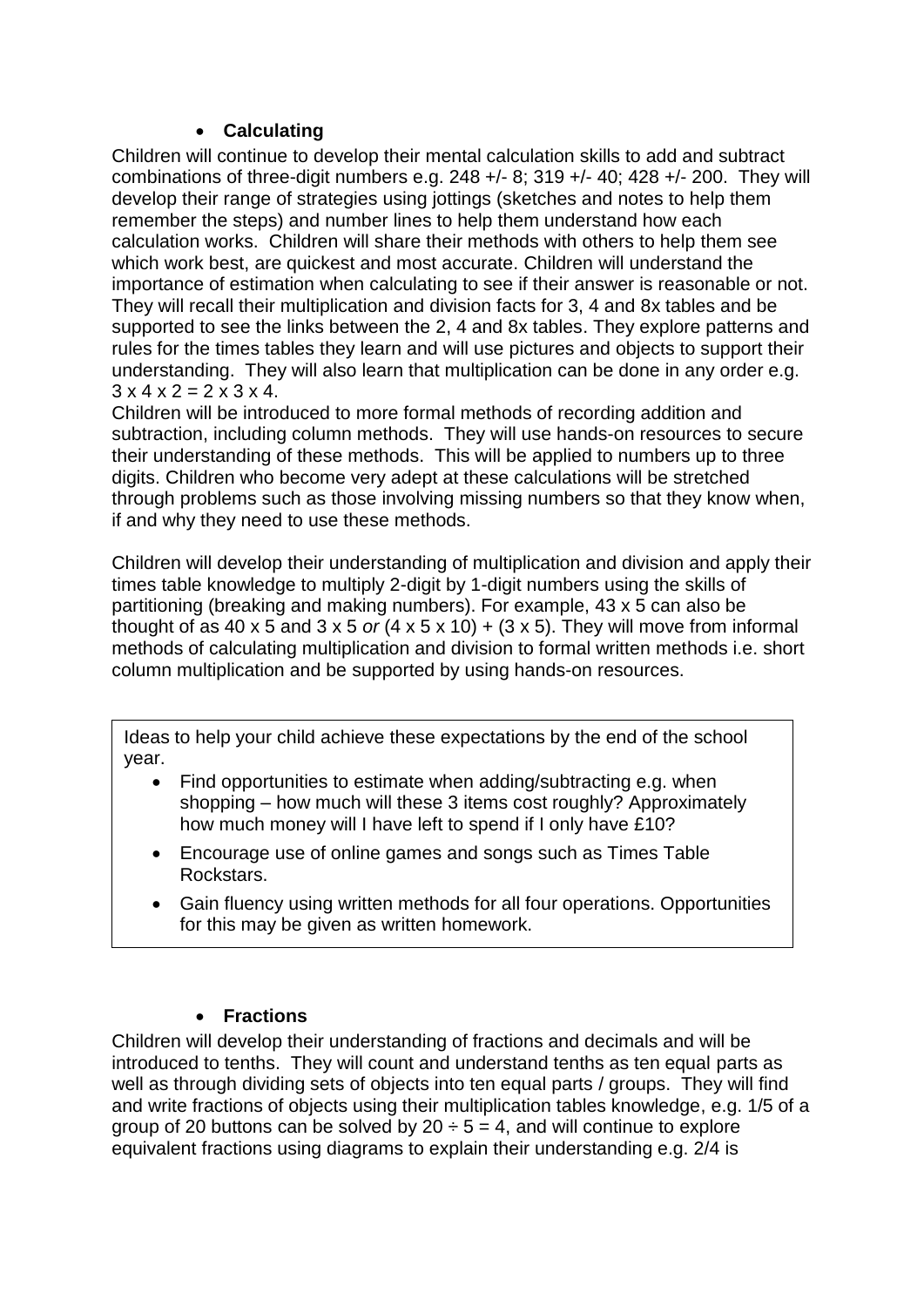equivalent to or of equal value to 4/8. They will also begin to add and subtract fractions where the denominator is the same e.g.  $4/6 + 1/6 = 5/6$ .

Ideas to help your child achieve these expectations by the end of the school year.

- Count up and down in tenths.
- Discuss fractions when real life opportunities arise such as sharing a pizza or bar of chocolate.
- Link finding fractions of amounts when practising multiplication and division facts e.g. 12 sweets shared between 4 people is 12÷4=3 and ¼ of 12 is 3.

#### **Measurement**

Children will continue to measure, compare, add and subtract measurements and progress to mixed units e.g. expressing amounts as litres and millilitres – 2 litres 400ml. They will measure the perimeter of 2-D shapes and will continue to add and subtract amounts of money including giving change. Children will estimate and read time to the nearest minute on analogue and digital clock faces. They will be introduced to the Roman numerals I to XII to help with this. Problem solving and calculating with time will involve comparing the duration of events such as the length of favourite television programme or journeys to school. They will use language with increasing accuracy, such as seconds, minutes and hours; o'clock, a.m. / p.m., morning, afternoon, noon and midnight. They will need to recall the number of seconds in a minute and the number of days in each month, year and leap year

Ideas to help your child achieve these expectations by the end of the school year.

- Encourage your child to be involved in reading scales e.g. when baking.
- Measure the perimeter of different shapes and spaces e.g. books on a shelf or the perimeter of a room.
- Find opportunities for your child to handle coins and notes when spending money and finding change.
- Read the time to the nearest minute on analogue and digital clocks and practise converting between the two.
- Discuss and compare the duration of different events in the day.
- Use rhymes to remember the amount of days in each month e.g. 30 days has September, April, June and November.

#### **Geometry**

Children will accurately draw 2-D shapes with rulers measuring sides accurately. They will make 3-D shapes to help them understand how they are composed and will recognise 3-D shapes in a range of places and contexts (e.g. buildings, packages) and use correct mathematical vocabulary to describe them. They will learn what a right angle is and know that two right angles make a half-turn, three make three quarters of a turn and four a complete turn as well as identify whether angles are